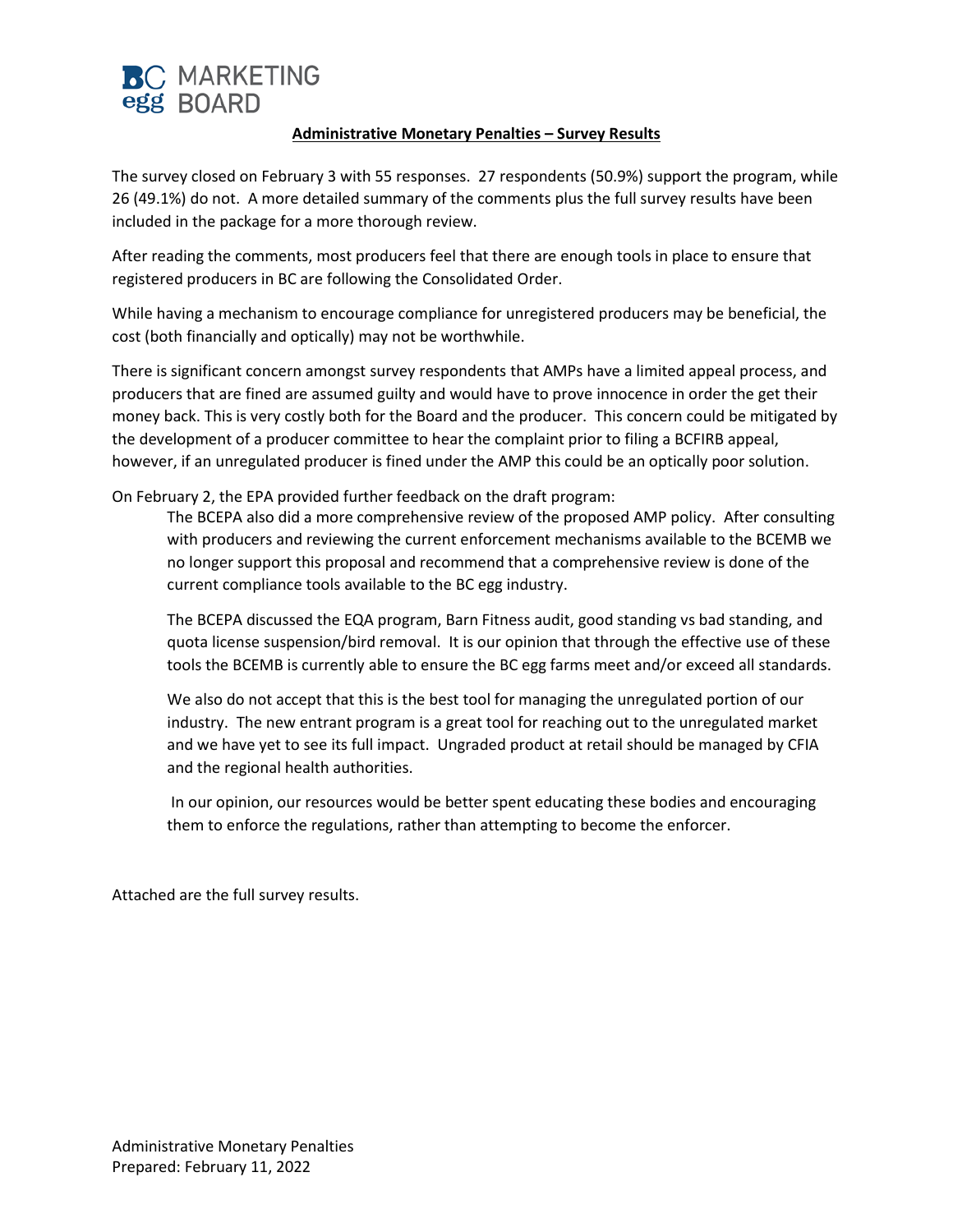# Report for AMP Survey

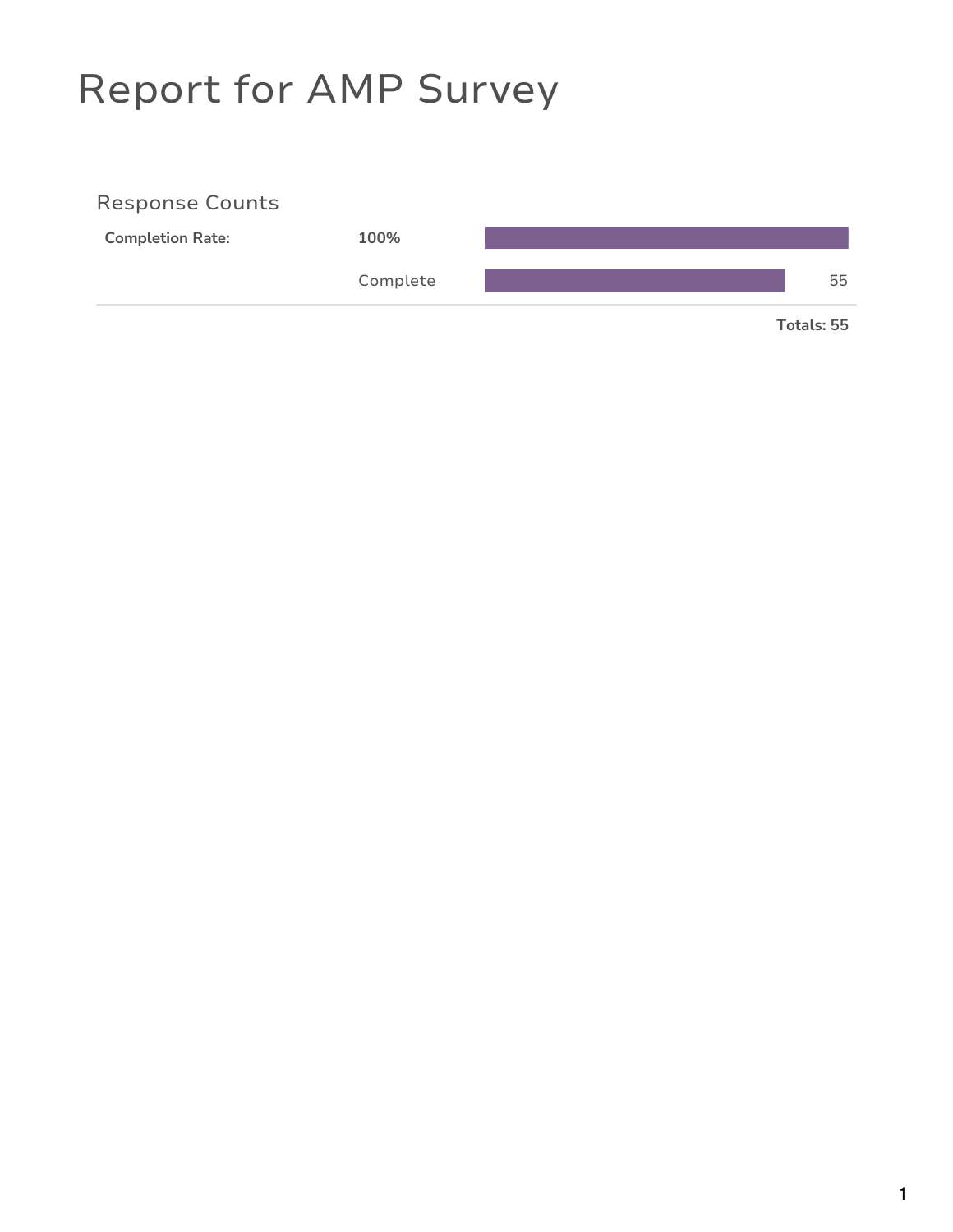1. After reading the draft program, please indicated whether you support the program as presented.



| Value | Percent | <b>Responses</b> |
|-------|---------|------------------|
| Yes   | 50.9%   | 27               |
| No    | 49.1%   | 26               |
|       |         |                  |

**Totals: 53**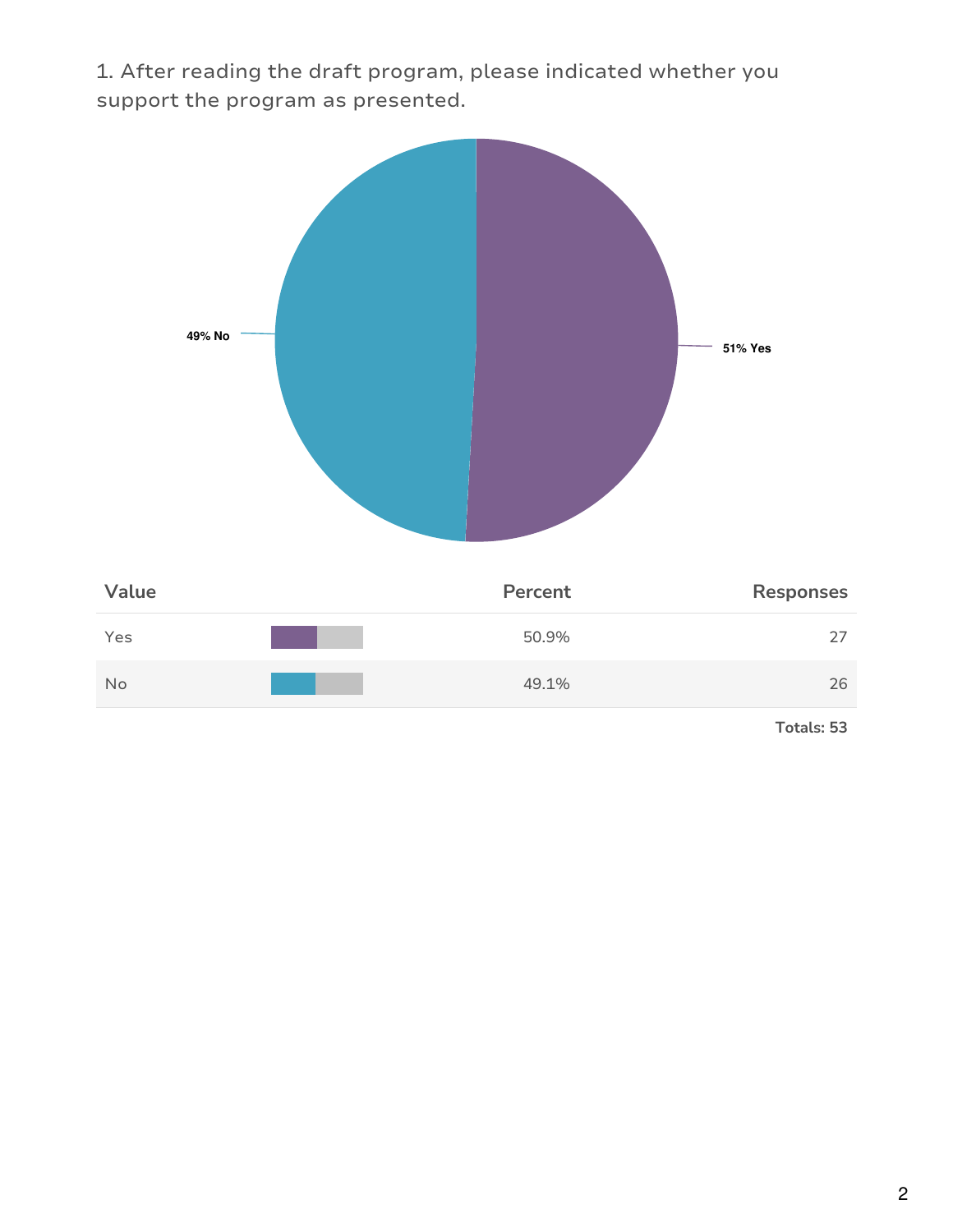2. If you answered No, please provide details on the program elements that you do not support and suggest alternatives.

| <b>ResponselD Response</b> |                                                                                                                                                                                                                                                                                                                                                                                                                                                                        |
|----------------------------|------------------------------------------------------------------------------------------------------------------------------------------------------------------------------------------------------------------------------------------------------------------------------------------------------------------------------------------------------------------------------------------------------------------------------------------------------------------------|
| 3                          | To much there is only 140 producers                                                                                                                                                                                                                                                                                                                                                                                                                                    |
| 13                         | Not sure                                                                                                                                                                                                                                                                                                                                                                                                                                                               |
| 16                         | Bc Egg should not be an enforcement agency. There are already provincial<br>statute enforcement agencies available. I am strongly opposed to this<br>including the extra administrative costs of operating such a program.                                                                                                                                                                                                                                             |
| 17                         | AMP is in too many of the boxes of the matrix. It should be a tool used for<br>animal welfare concerns only, not as a catch all.                                                                                                                                                                                                                                                                                                                                       |
| 19                         | 1. Not clear on how many AMP penalties can be applied at once or in<br>sequence depending on the varied producer deficiencies. 2. Appeals process<br>is limited to one mention of BCFIRB. What is BCEMB gets it wrong? 3. Money<br>goes to government even IF there is an appeal, there is no way to get it<br>back How is this fair? 4. More guidelines for time to resolve issues in a<br>manner that is both fair to the industry as well as the farmer would help. |
| 21                         | Quota holders have plenty of rules regulating them already. The non quota,<br>backyard and roadside egg stands need to be regulated way more. Use<br>monetary fines to make them comply.                                                                                                                                                                                                                                                                               |
| 25                         | board has enough tools already                                                                                                                                                                                                                                                                                                                                                                                                                                         |
| 26                         | I think the Board of directors essentially peers of the producers appyling<br>these sanctions is troublesome. I believe it should be the chair who<br>administers any penalties                                                                                                                                                                                                                                                                                        |
| 28                         | I'm not sure the AMP is necessary. The audit process is working, perhaps<br>need some tweaking.                                                                                                                                                                                                                                                                                                                                                                        |
| 30                         | Section Four: Level of Impact. An example of a differential financial impact is<br>provided for a back yard producer with no indication for other production<br>levels. SUGGESTION: A "level of impact" matrix is required and should be<br>applied equally based upon flock size or quota held.                                                                                                                                                                       |
| 31                         | I think no alternative measures needed for registered producers. Being<br>suffocated already                                                                                                                                                                                                                                                                                                                                                                           |
| 34                         | Where the funds go                                                                                                                                                                                                                                                                                                                                                                                                                                                     |
| 36                         | I don't think this program is necessary. We already have standards that we<br>have to meet.                                                                                                                                                                                                                                                                                                                                                                            |
| 37                         | Do not ago where the funds go                                                                                                                                                                                                                                                                                                                                                                                                                                          |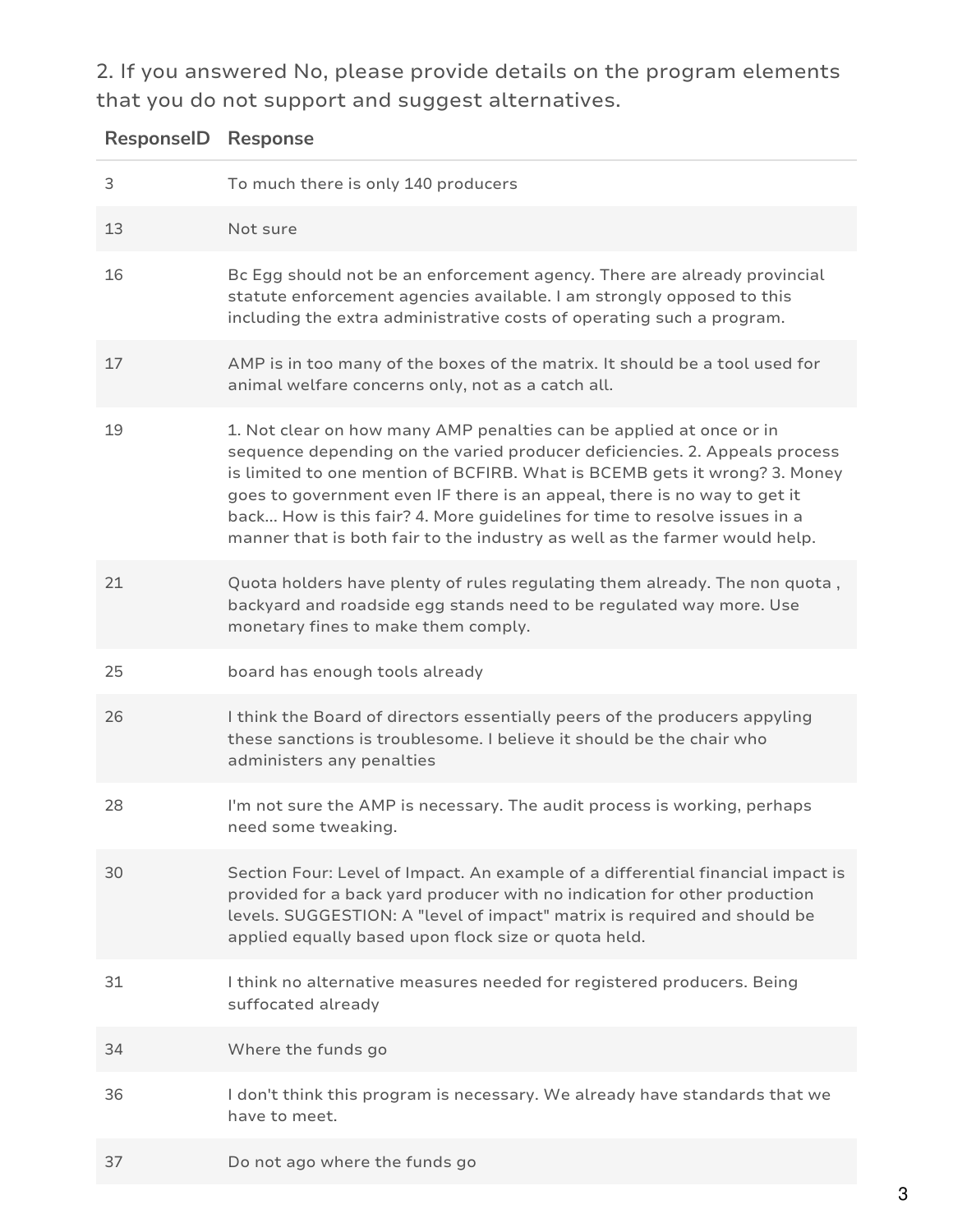39 There needs to be a producer over sight committee that reviews the situation so the Board doesn't abuse the power that this program will give them't

40 There is no fair way for a producer to appeal an AMP. Revenue from the fines goes to General Revenue... Government is budgeting and putting pressure on sectors to levy amps as another revenue source. I would suggest utilizing mechanisms from inside our industry. Utilize "in good standing principles" QC's and growth restrictions... Audit scoring on audits. There are many tools that have proven successful already that the board is using.

- 43 Currently, I am of the opinion that Board has adequate tools to deal with registered producers in an effective manner in the event of non-compliance. The primary area of concern should be on the unregistered, small lot and unregulated producers and suppliers of egg products. This type of program may be a good avenue to implement in the future, but at the present, we need to get a better buy in from the "fringe" or those who are not registered. The argument may be made that this program will give us that opportunity, however, I strongly think we should explore other options. I think that this program may create unintended consequences for our industry and producers as it may open a door for unnecessary oversight by other governing bodies.
- 44 Concerns about appeal process
- 46 I don't understand how the BCEMB need this when they already have so many tool to enforce a non compliance's. If the grading station doesn't pickup our eggs because of a non compliance would be enough of an incentive. As for the unregistered producer, I think it's a waste of time and money to try to go after them. All it's going to do is make more people hate the supply management system.
- 47 It seems redundant for registered producers. There are already current tools including corrective actions, warnings, orders and administration sanctions. There are already many audits. It sounds like the AMP is a go between the warning and the order but I'm not sure when that would be necessary. However, if I were to decide whether to have my license pulled or pay a fine (AMP), I would prefer to pay a fine.
- 49 no monetary penalties
- 50 see below
- 51 in principle I am agaist a monetary penalty system. The \$ goes to gov't, who says they will not see it as a way to generate more funds in their coffers. - The BCEMB has the ability to impose penalties that hit farmers through declining QC use, declining Q creases when they come as well as declining CPP's and pullet placemnts. Those penalties hurt most producers and keep the penalties within the system.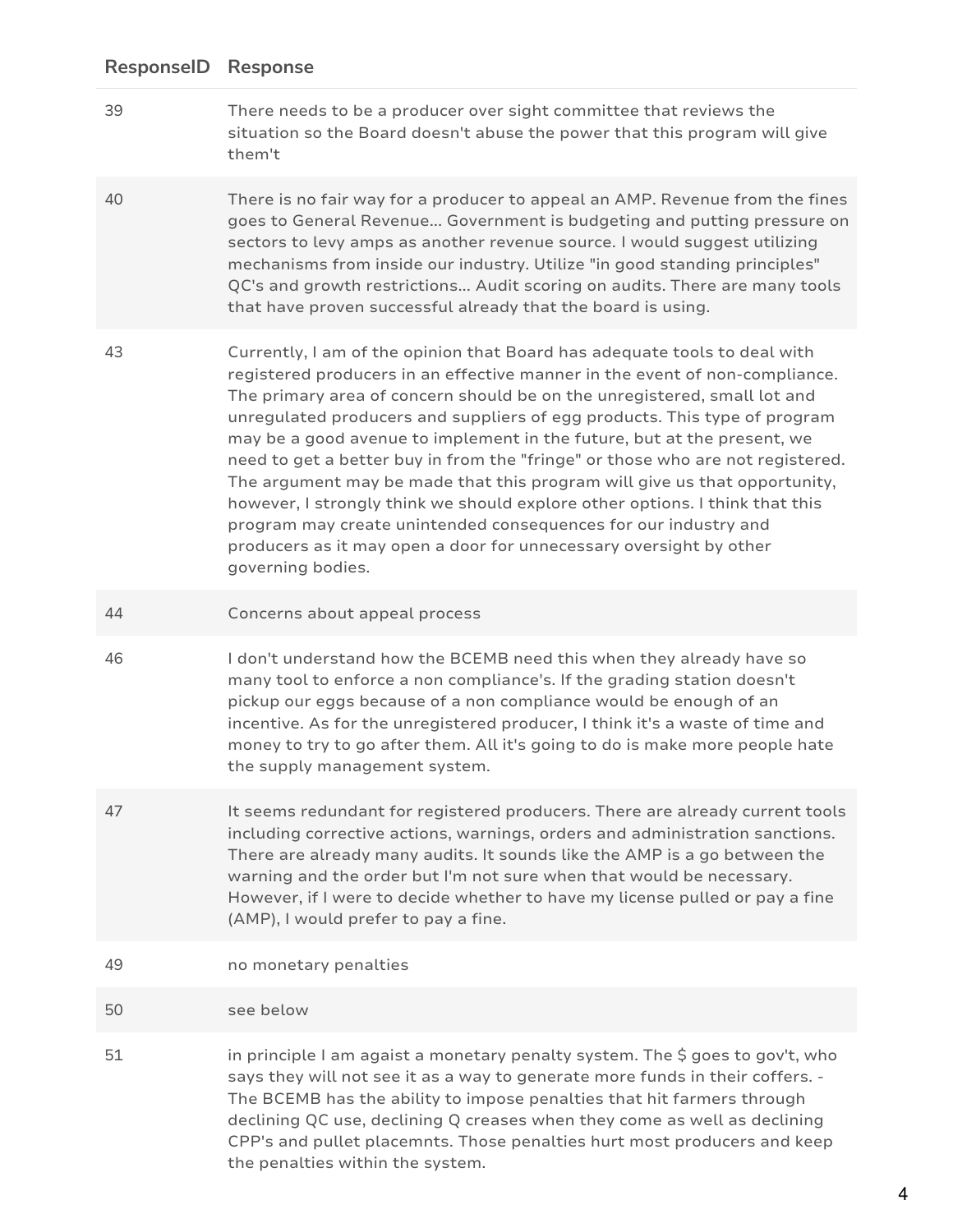| 52 | I believe the industry could use tools already in place to address<br>noncompliances. |
|----|---------------------------------------------------------------------------------------|
| 54 | Is this necessary now?                                                                |
| 55 | Is this necessary now? Isn't "producer in good standing" EQA certification<br>enough? |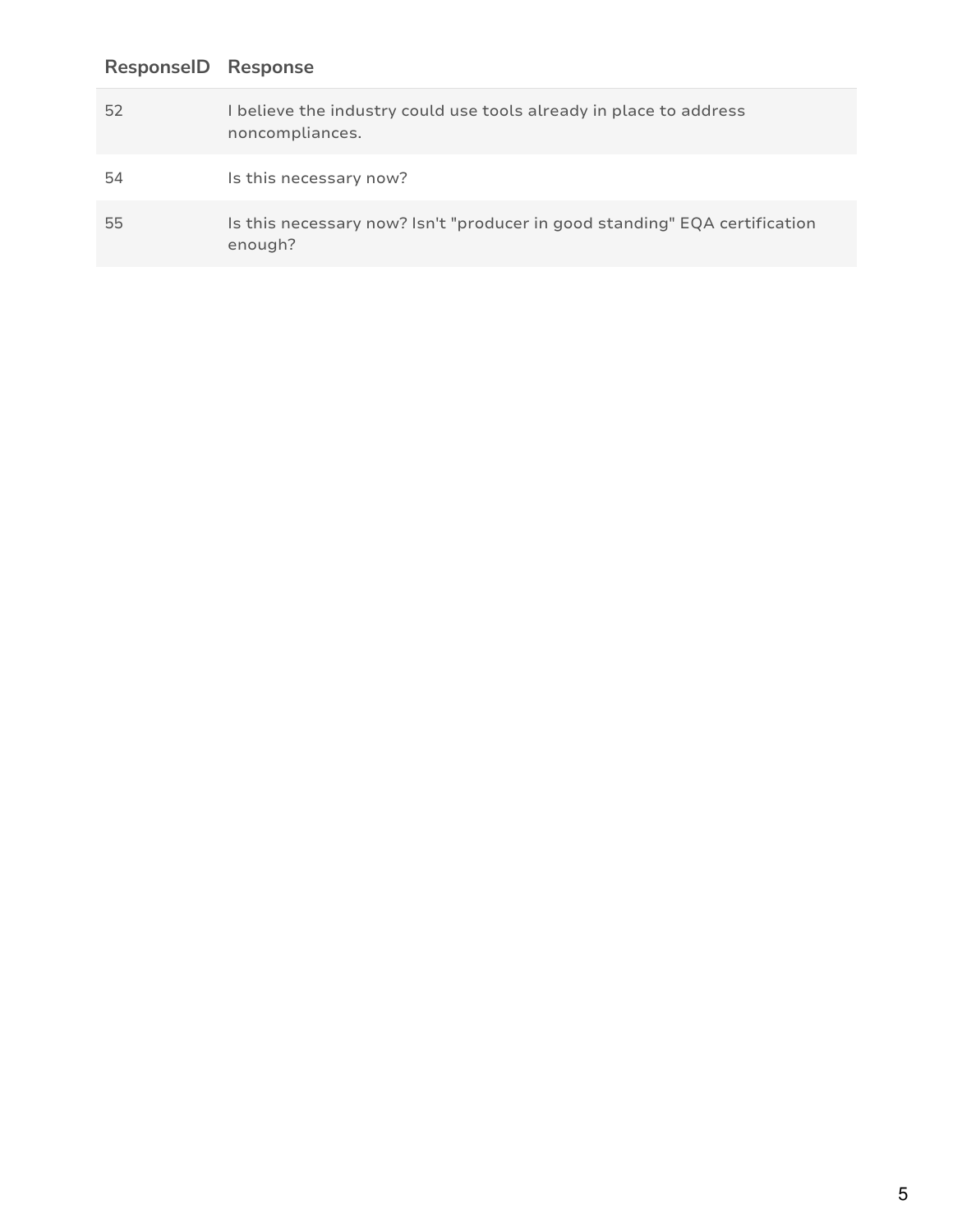# 3. Do you have any general comments on the draft document?

| ResponselD | <b>Response</b>                                                                                                                                                                   |
|------------|-----------------------------------------------------------------------------------------------------------------------------------------------------------------------------------|
| 2          | Nobody wants monetary penalties                                                                                                                                                   |
| 3          | Good luck with the unregulated                                                                                                                                                    |
| 4          | Looks like an excellent program                                                                                                                                                   |
| 6          | Everything seems ok                                                                                                                                                               |
| 7          | The document does not allow for an appeal process                                                                                                                                 |
| 8          | No                                                                                                                                                                                |
| 10         | No                                                                                                                                                                                |
| 11         | no                                                                                                                                                                                |
| 13         | No                                                                                                                                                                                |
| 14         | No I think it is well laid out                                                                                                                                                    |
| 16         | No                                                                                                                                                                                |
| 17         | It appears the board intends to rely on AMP for a significant level of<br>enforcement. It should be used as it is a valuable tool, but the application is<br>currently too broad. |
| 18         | i think it is a good starting point to bring industry into compliance                                                                                                             |
| 19         | Understand value of AMP, I do not want other producers ruining things for<br>everyone. But also want to be sure that this can be done fairly for the<br>producer also.            |
| 24         | no                                                                                                                                                                                |
| 25         | completely unnecessary                                                                                                                                                            |
| 26         | I think this is neccessary and a long time coming but I think it is<br>challengeable                                                                                              |
| 27         | no comments                                                                                                                                                                       |
| 30         | The "Likelihood of Compliance and Level of Impact" categories require<br>expanded definitions which removes possible subjective interpretation                                    |
| 31         | Please toss out                                                                                                                                                                   |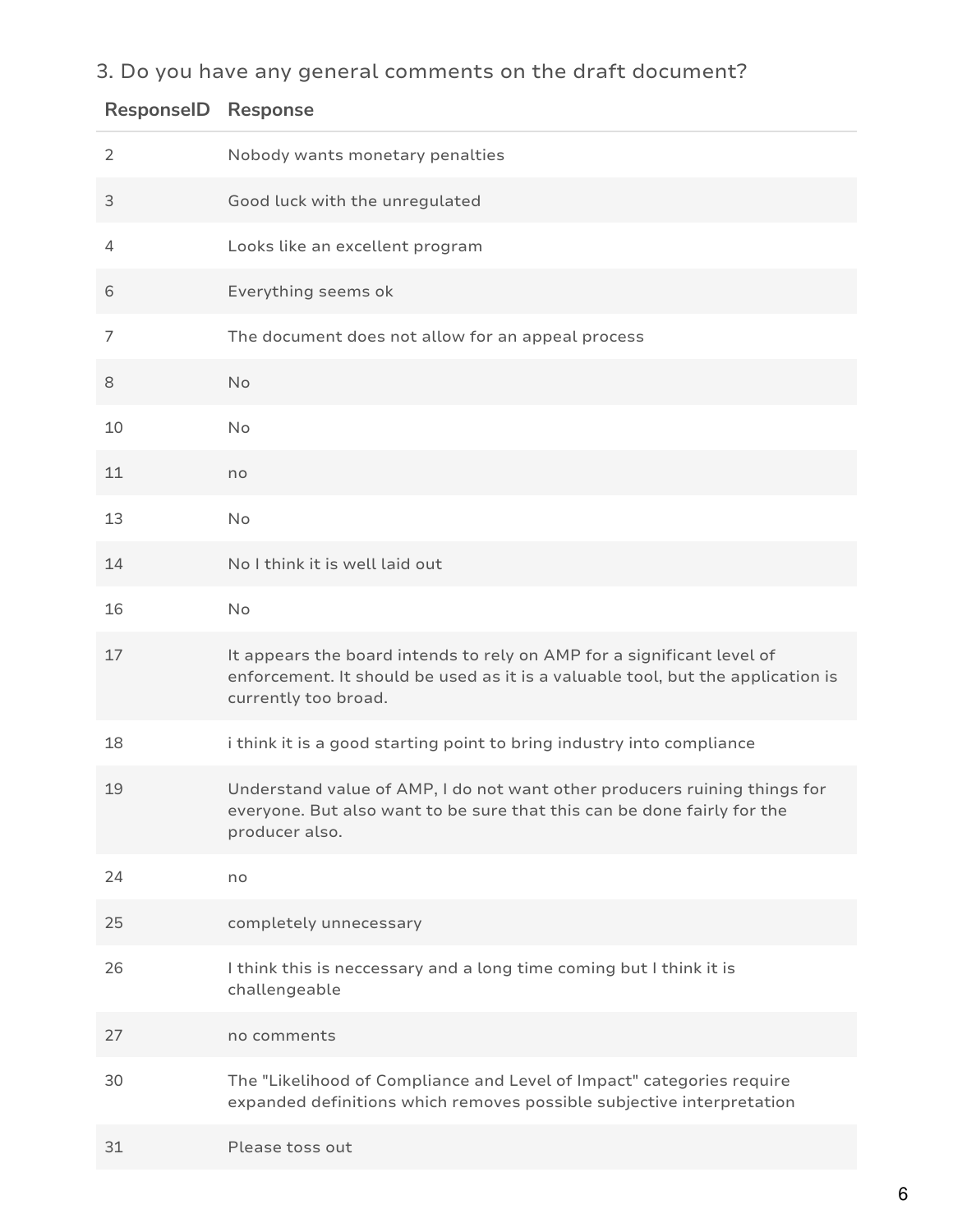# We really do not need this as we can put in more penalties with out needing this as a program The back yard flocks should be the first to be inspected for non compliance Money grab for the government . I agree with the process leading up to the penalty, but how it is concluded needs a bit of work. There is no fair appeal process. Amps is draconian and is against the Canadian Charter of Rights and Freedoms in that we have the right to be declared innocent until proven guilty. See above i liked the segregation of risk see below what kind of resources are we going to be using to monitor unregistered producers to ensure they are compliant with animal rights and biosecurity no no Optics need to be considered for fining non quota holders. We need public perception and trust on our side. **ResponseID Response**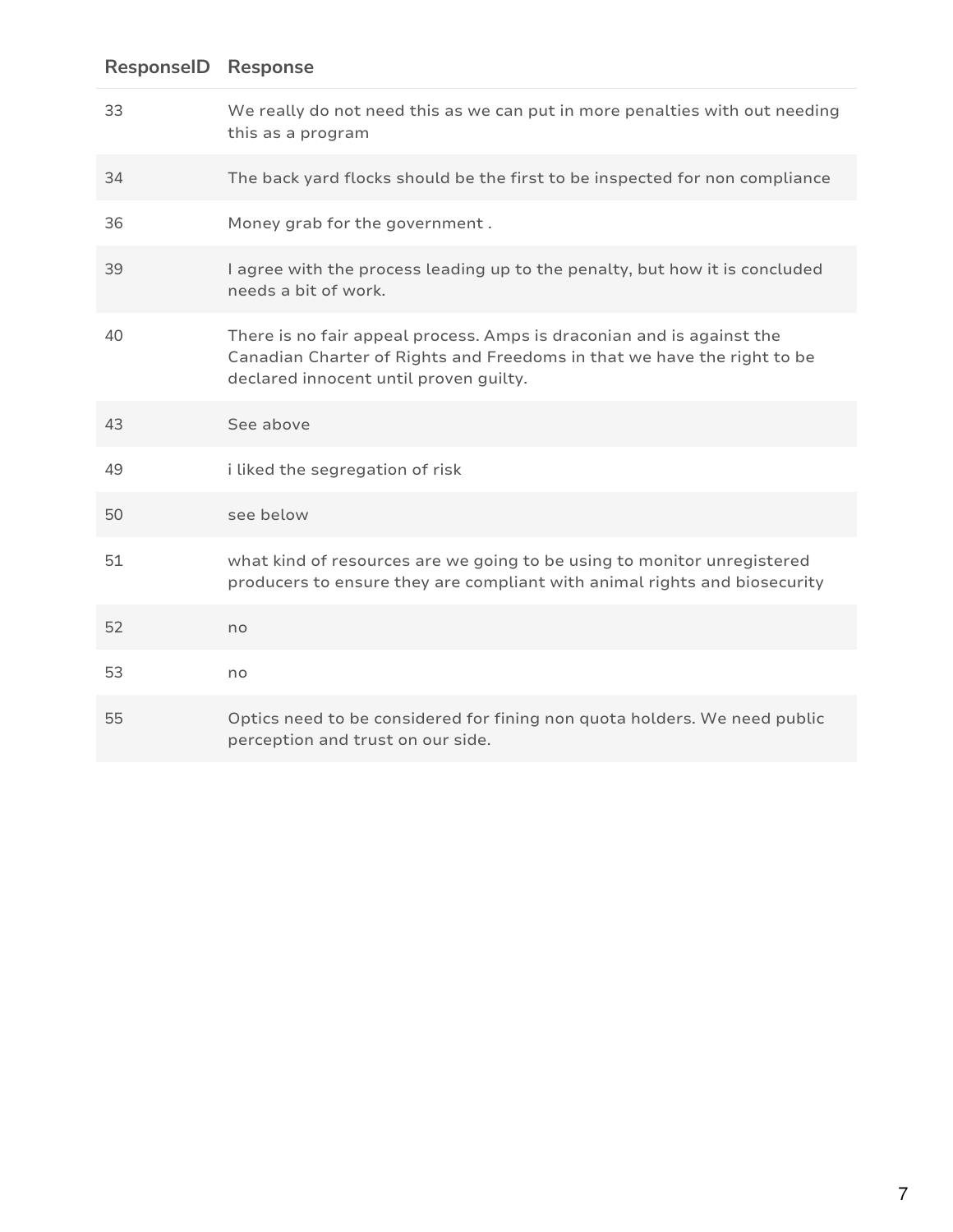4. After reviewing the Non-Compliance Decision Matrix, please indicated whether you support the table as presented.

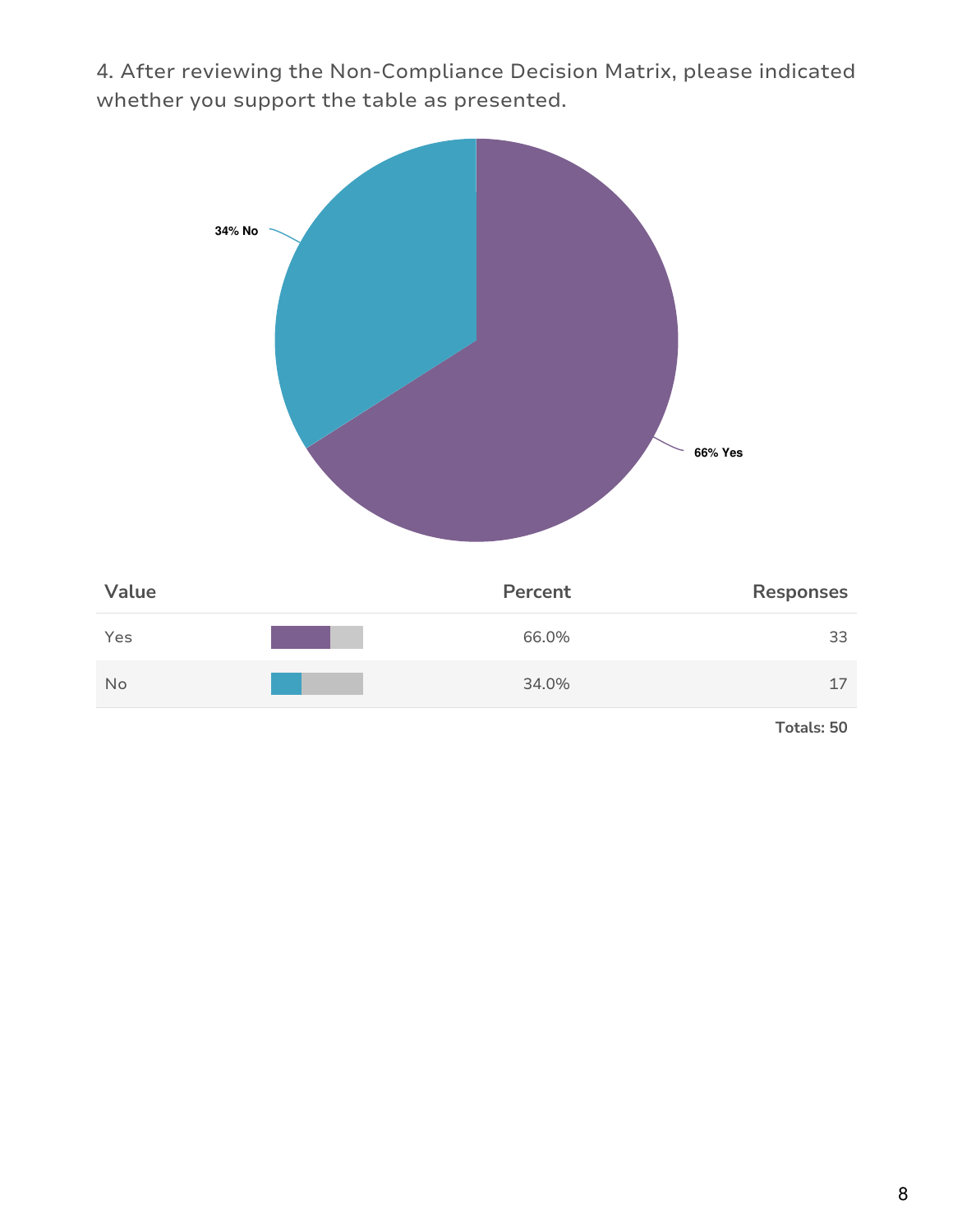5. If you answered No, please provide details on the elements that you do not support and suggest alternatives.

| <b>ResponselD Response</b> |                                                                                                                                                                                                                                                                                                                                                                                                                                                                                                                                                           |
|----------------------------|-----------------------------------------------------------------------------------------------------------------------------------------------------------------------------------------------------------------------------------------------------------------------------------------------------------------------------------------------------------------------------------------------------------------------------------------------------------------------------------------------------------------------------------------------------------|
| 3                          | Charge unregulated more as they did not pay levies                                                                                                                                                                                                                                                                                                                                                                                                                                                                                                        |
| 4                          | just kidding. I support the table as presented                                                                                                                                                                                                                                                                                                                                                                                                                                                                                                            |
| 13                         | Not sure what about                                                                                                                                                                                                                                                                                                                                                                                                                                                                                                                                       |
| 16                         | As stated, BC Egg should not be an enforcement agency                                                                                                                                                                                                                                                                                                                                                                                                                                                                                                     |
| 17                         | AMP should be removed from all minor and moderate infractions. It should<br>be attached to high priority animal welfare only.                                                                                                                                                                                                                                                                                                                                                                                                                             |
| 19                         | A new producer would be considered "uncertain" and was not aware of the<br>small producer program. And right away an AMP could be applied.                                                                                                                                                                                                                                                                                                                                                                                                                |
| 21                         | Let the existing rules be used.                                                                                                                                                                                                                                                                                                                                                                                                                                                                                                                           |
| 25                         | too expansive                                                                                                                                                                                                                                                                                                                                                                                                                                                                                                                                             |
| 31                         | See above                                                                                                                                                                                                                                                                                                                                                                                                                                                                                                                                                 |
| 33                         | I think we can re do this matrix to be for the regulated producer                                                                                                                                                                                                                                                                                                                                                                                                                                                                                         |
| 36                         | We don't need fines from government. The BC egg board should do it's own<br>policing                                                                                                                                                                                                                                                                                                                                                                                                                                                                      |
| 37                         | This should be for non registered producers. This should be for the back yard<br>flocks                                                                                                                                                                                                                                                                                                                                                                                                                                                                   |
| 40                         | Under Amps, an inspector can initiate or recommend an AMP charge due to<br>reasonable grounds They do not need facts. They can use speculation, they<br>can use their opinions. This is dangerous as the penalty can be severe as<br>well as the fact that the appeal process is extremely unfair. Due to the fact<br>that once you receive an AMP you are "Guilty" until you prove yourself<br>innocent, the inspector or investigator funneling up the information to those<br>approving the AMP charge is essentially the judge, jury and executioner. |
| 43                         | In principal, I am not in favour of the program.                                                                                                                                                                                                                                                                                                                                                                                                                                                                                                          |
| 52                         |                                                                                                                                                                                                                                                                                                                                                                                                                                                                                                                                                           |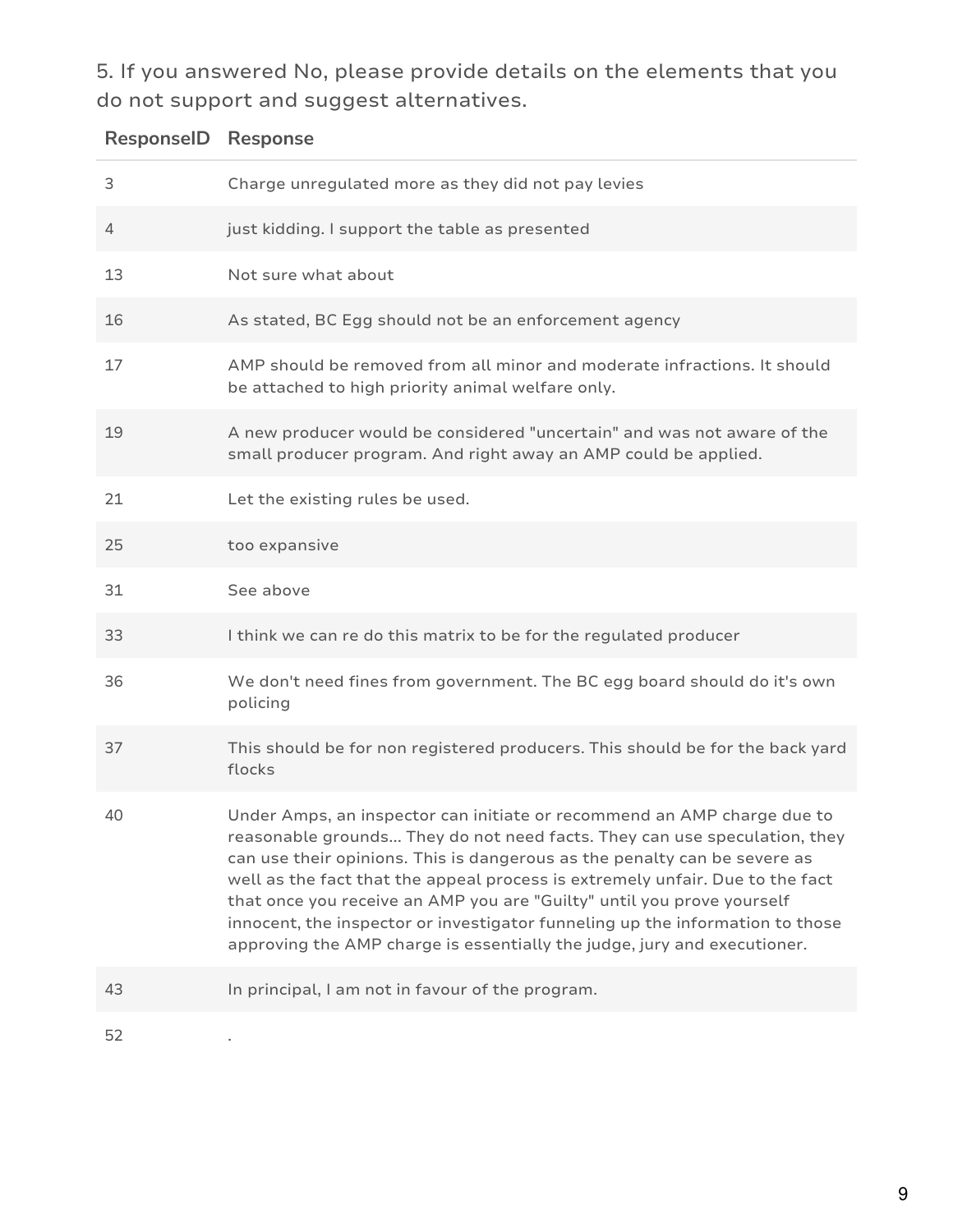## 6. Do you have any general comments on the Non-Compliance Decision Matrix?

| <b>ResponselD Response</b> |                                                                                                                                                                                                       |
|----------------------------|-------------------------------------------------------------------------------------------------------------------------------------------------------------------------------------------------------|
| $\overline{2}$             | Why do people not comply                                                                                                                                                                              |
| 4                          | no                                                                                                                                                                                                    |
| 5                          | show me the money                                                                                                                                                                                     |
| 7                          | 30 days to deal with a matter may be inappropriate due to the circumstance.<br>Some corrective action may be subject to weather and flock changeovers                                                 |
| 8                          | No                                                                                                                                                                                                    |
| 11                         | no                                                                                                                                                                                                    |
| 14                         | Why doesn't it show AMPs for large producers                                                                                                                                                          |
| 16                         | <b>No</b>                                                                                                                                                                                             |
| 17                         | Great concept once it is revised.                                                                                                                                                                     |
| 18                         | well laid out and easy to fpllow                                                                                                                                                                      |
| 19                         | I do agree if a producer harmed animals or severely risked human health<br>that all Certain and Severe have AMP and Adminstrative Sanction. But still<br>the producer should have recourse to appeal. |
| 24                         | no                                                                                                                                                                                                    |
| 25                         | too expansive                                                                                                                                                                                         |
| 27                         | no comments                                                                                                                                                                                           |
| 28                         | I would say yes conditionally. Are the decisions made by independent<br>auditors with no accountability.                                                                                              |
| 30                         |                                                                                                                                                                                                       |
| 36                         | None                                                                                                                                                                                                  |
| 39                         | It looks good to me                                                                                                                                                                                   |
| 40                         | same as above.                                                                                                                                                                                        |
| 43                         | See above                                                                                                                                                                                             |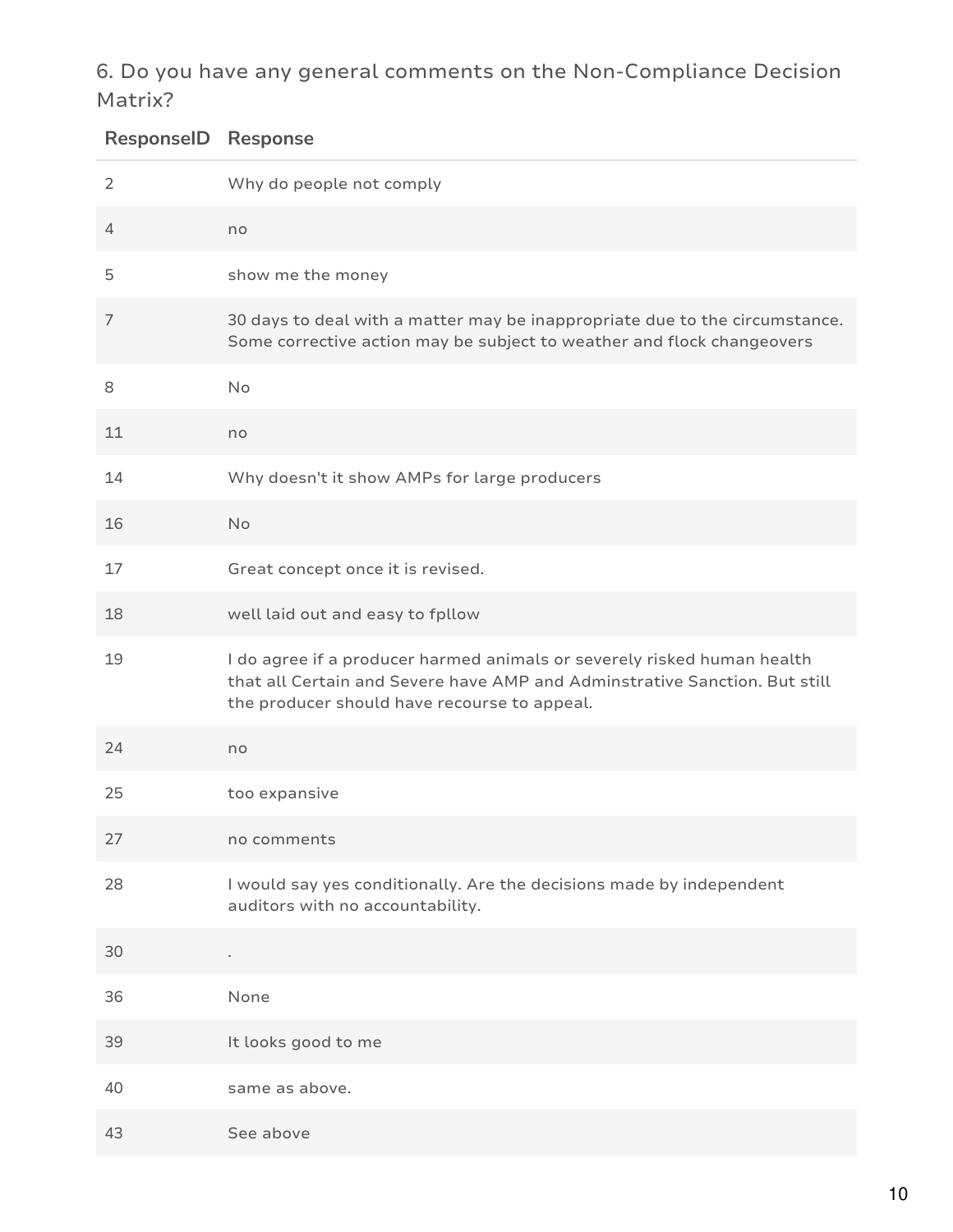| 49 | other than penalties it looks reasonable                                                                                                                                                                                                                                                                                                                                                                                                                                                                                         |
|----|----------------------------------------------------------------------------------------------------------------------------------------------------------------------------------------------------------------------------------------------------------------------------------------------------------------------------------------------------------------------------------------------------------------------------------------------------------------------------------------------------------------------------------|
| 51 | what kind of BCEMB resourses are going to be used for this? Is there a<br>possiblility of this being abused - say after a few years, there is a change in<br>leadership in board in staff, will that make a difference? BCEMB does not<br>keep payments in fines yet I can see our adminsrative fees going up with no<br>real compensation - so it will come from producers pockets via levies. yes I<br>know some of this is already ongoing but it will get bigger and staff /<br>committee's will need to be paid in some way |
| 52 | no                                                                                                                                                                                                                                                                                                                                                                                                                                                                                                                               |
| 53 | no                                                                                                                                                                                                                                                                                                                                                                                                                                                                                                                               |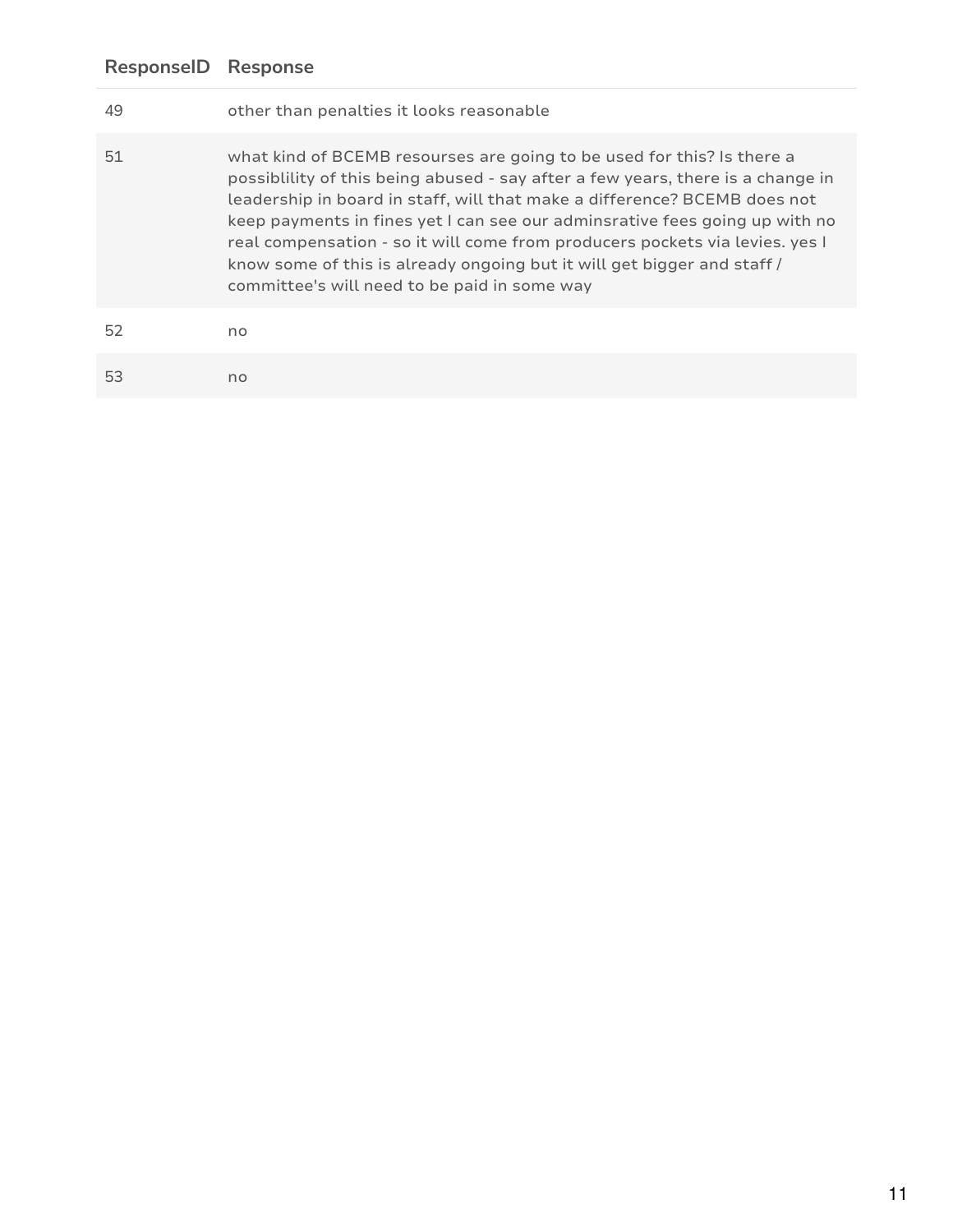7. After reviewing the AMP Payment Matrix, please indicated whether you support the table as presented.

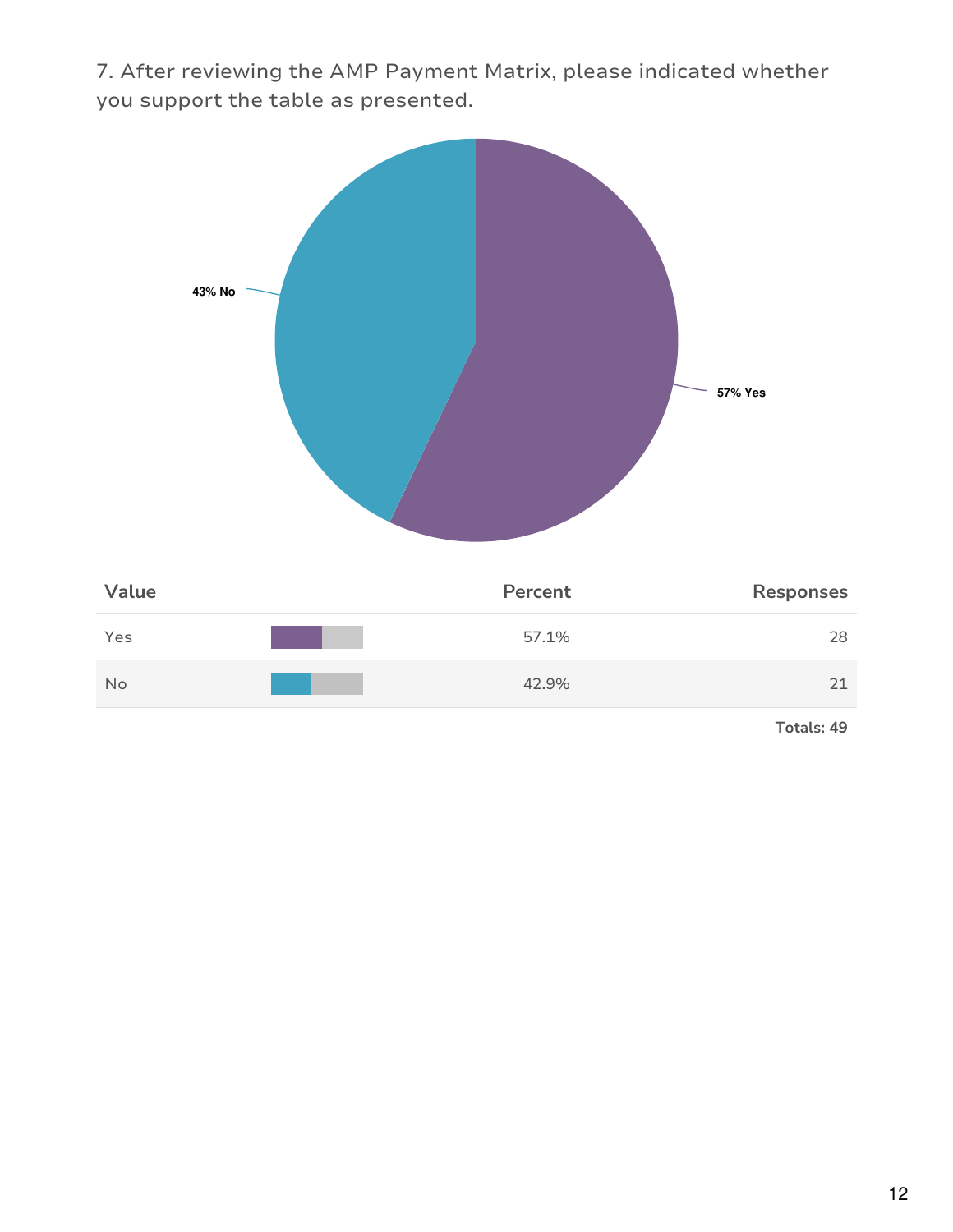8. If you answered No, please provide details on the elements that you do not support and suggest alternatives.

## **ResponseID Response**

| 4  | again just kidding. I support the payment matrix as presented                                                                  |
|----|--------------------------------------------------------------------------------------------------------------------------------|
| 13 | Not advised                                                                                                                    |
| 16 | I do not support any of this plan                                                                                              |
| 17 | Penalties shouldn't be issued for minor or moderate infractions, but should<br>be at the maximum level for severe infractions. |
| 25 | way to broad                                                                                                                   |
| 28 | Not sure if the appeal process was addressed adequately.                                                                       |
| 30 | As previously stated                                                                                                           |
| 31 | I truly believe we do not need anything more to have held over our heads                                                       |
| 33 | We should have work toward loss of Production as a penalty                                                                     |
| 36 | I don't support this.                                                                                                          |
| 40 | There is no fair appeal process. You are guilty until you prove yourself<br>innocent. This is wrong.                           |
| 43 | In principal, I am not in favour of the program.                                                                               |
| 49 | no monetary penalties - esp starting at 1000                                                                                   |
| 52 | ×.                                                                                                                             |
| 54 | Optics need to be considered when dealing with non quota holders. We don't<br>need the general poplulation againgst us.        |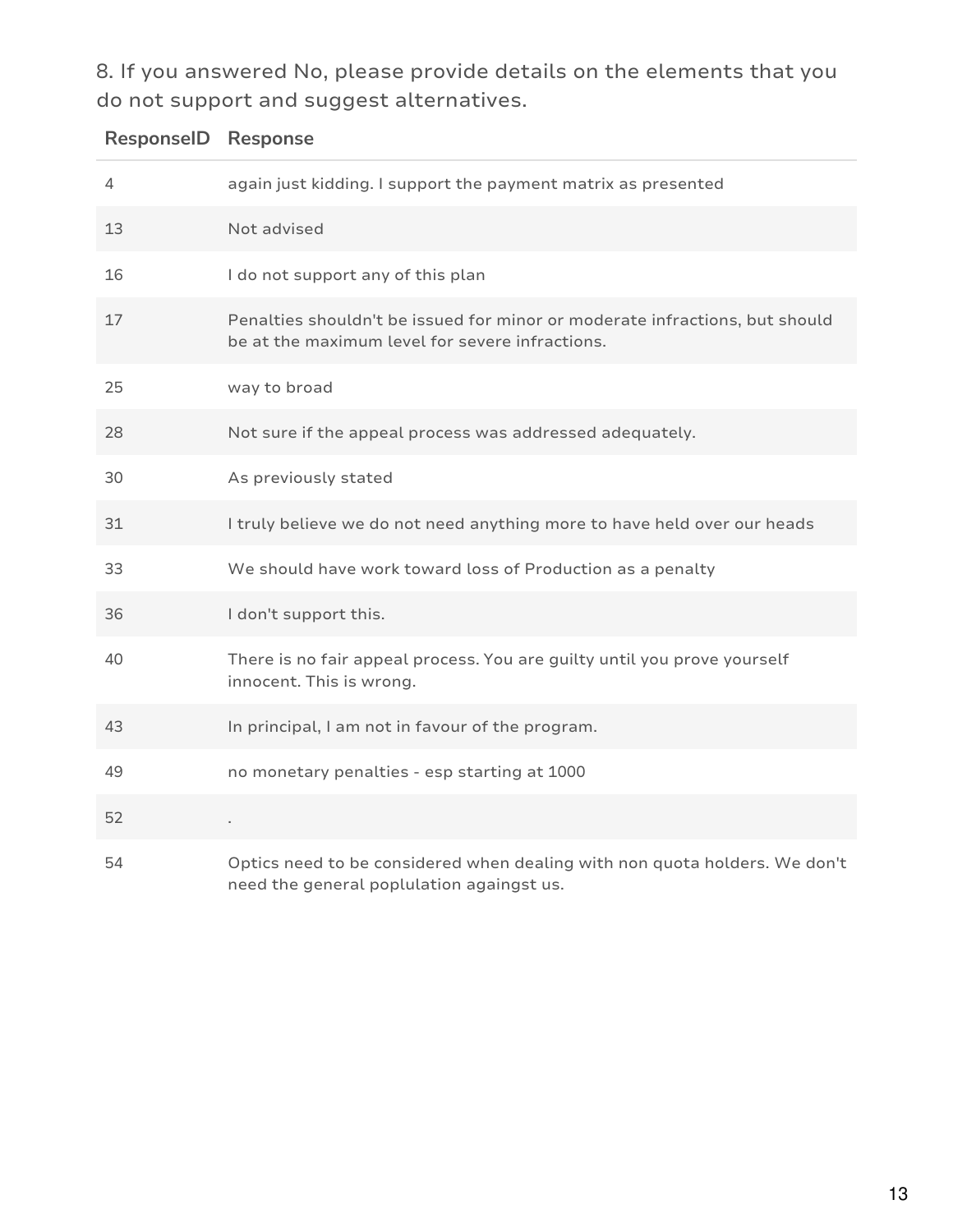9. Do you have any general comments on the AMP Payment Matrix?

| $\overline{2}$ | No                                                                                                                 |
|----------------|--------------------------------------------------------------------------------------------------------------------|
| 3              | Do we really need this                                                                                             |
| $\overline{4}$ | no                                                                                                                 |
| 5              | do i take the red pill or the blue pill to leave the matrix                                                        |
| 7              | Should the \$ amount be increased by the number of birds affected?                                                 |
| 8              | <b>No</b>                                                                                                          |
| 11             | no                                                                                                                 |
| 13             | <b>No</b>                                                                                                          |
| 14             | No but it only shows for backyard flocks                                                                           |
| 16             | <b>No</b>                                                                                                          |
| 17             | Another good concept, but it needs to prioritize animal welfare rather than<br>board compliance                    |
| 18             | no comment. staff must decide penalty values                                                                       |
| 24             | no                                                                                                                 |
| 25             | board has enough enforcement tool                                                                                  |
| 27             | no comments                                                                                                        |
| 30             | <b>No</b>                                                                                                          |
| 33             | No                                                                                                                 |
| 35             | The fact that it's payable to the Provincial government general revenue<br>stream makes it easier to collect fines |
| 36             | None                                                                                                               |
| 37             | This should be for the back yard flocks that don't get Audit on a regular basis                                    |
| 39             | It seems good                                                                                                      |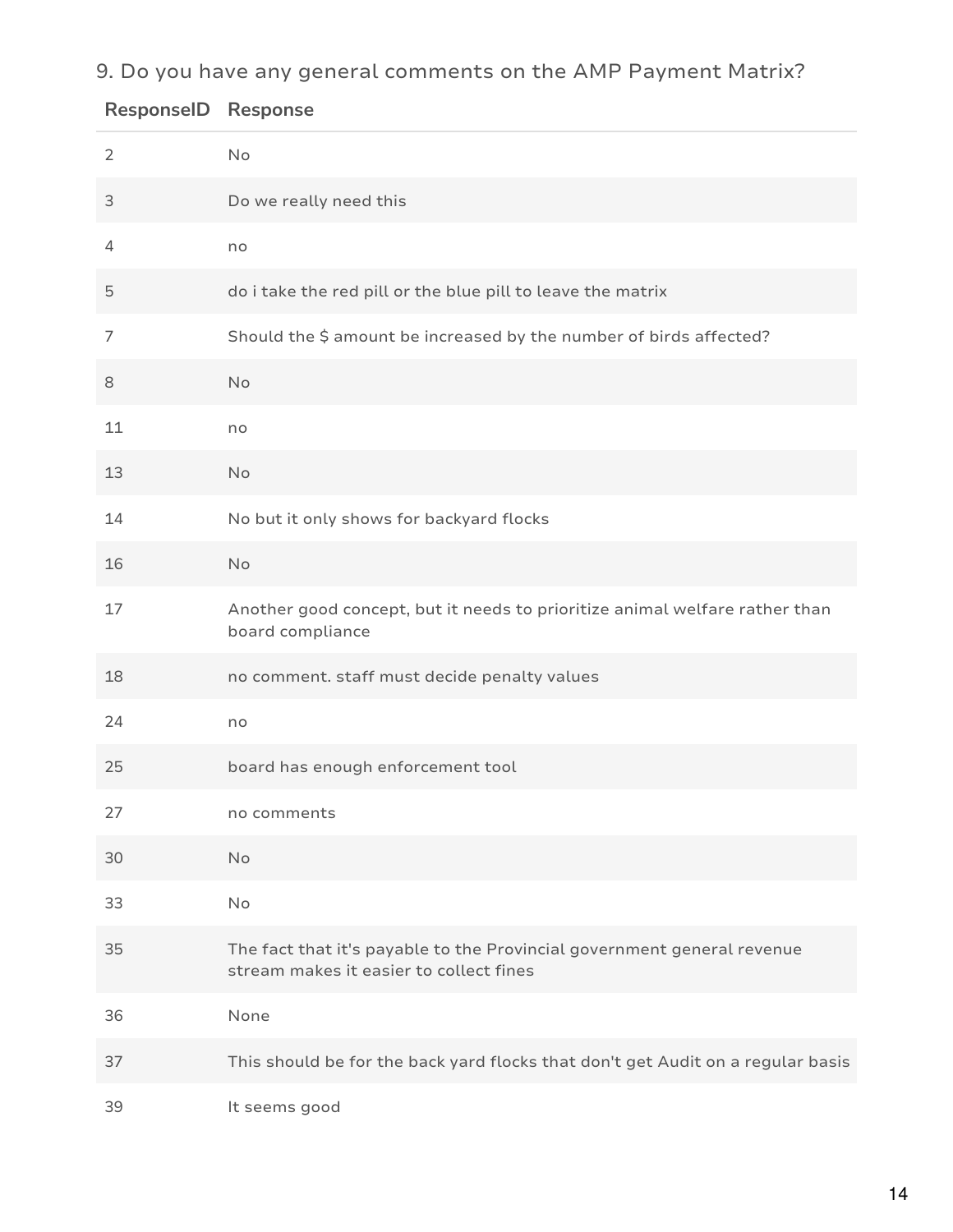# Again... due to the fact that there is no fair appeal process... and that you are guilty until you prove yourself innocent once the AMP is in place is wrong. See above its unreasonable The program on paper looks good. I do not support this no no Starting Monetary fines seems to be a slippery slope. **ResponseID Response**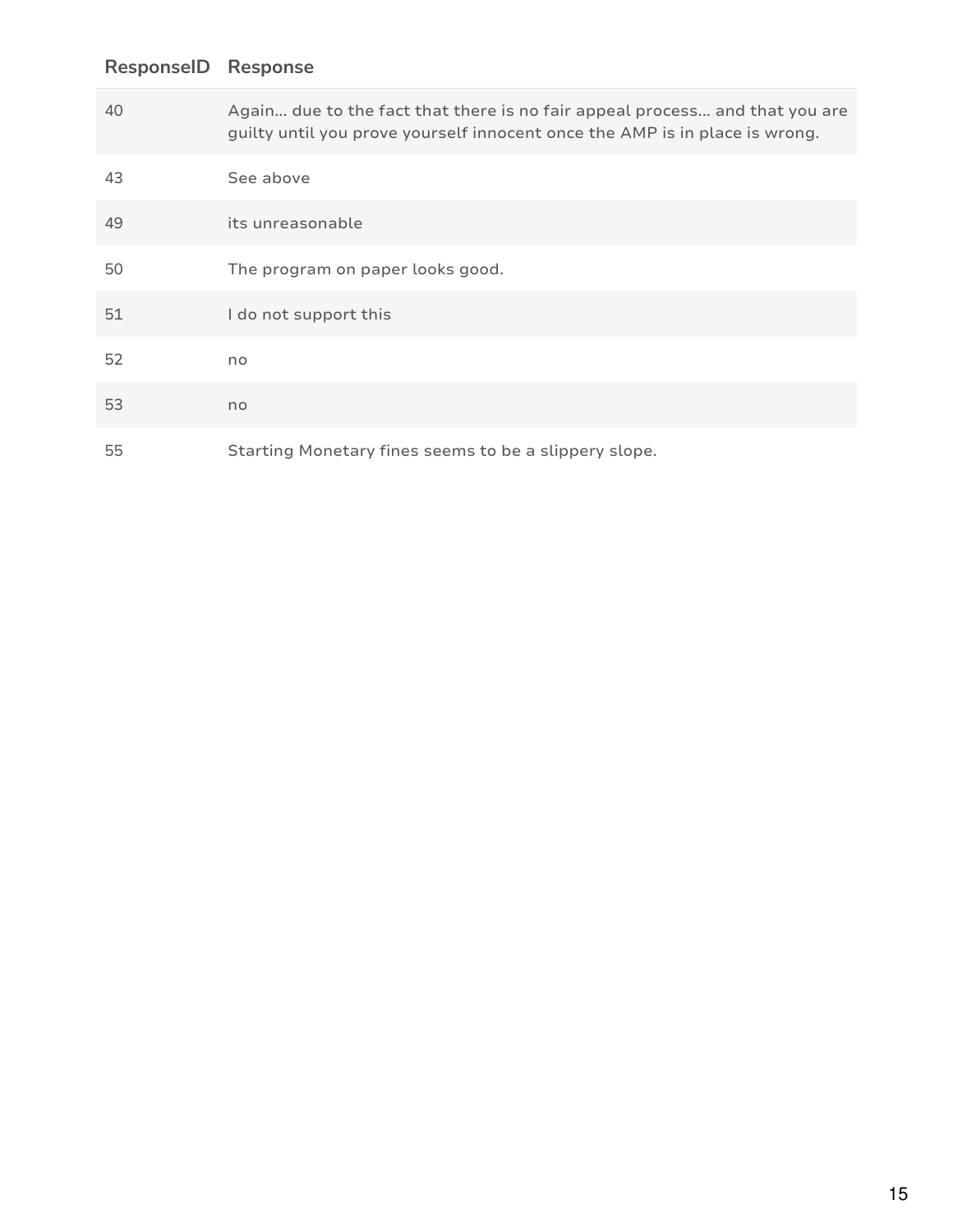## 10. Do you have any other comments?

| <b>ResponselD</b> | <b>Response</b>                                                                                                                                                                                                                                                                                                                                         |
|-------------------|---------------------------------------------------------------------------------------------------------------------------------------------------------------------------------------------------------------------------------------------------------------------------------------------------------------------------------------------------------|
| $\overline{2}$    | :)                                                                                                                                                                                                                                                                                                                                                      |
| $\overline{4}$    | no. all good                                                                                                                                                                                                                                                                                                                                            |
| 6                 | I. Think it good                                                                                                                                                                                                                                                                                                                                        |
| 8                 | No                                                                                                                                                                                                                                                                                                                                                      |
| 11                | no                                                                                                                                                                                                                                                                                                                                                      |
| 13                | No                                                                                                                                                                                                                                                                                                                                                      |
| 14                | I would like to see some comments on how often people don't follow the<br>rules.                                                                                                                                                                                                                                                                        |
| 15                | all good                                                                                                                                                                                                                                                                                                                                                |
| 16                | It is my opinion the bc egg should not become involved in law enforcement.<br>This will incur significant administrative and legal costs that I as a producer<br>have no interest in supporting financially or in practice.                                                                                                                             |
| 17                | no                                                                                                                                                                                                                                                                                                                                                      |
| 18                | $***$ **                                                                                                                                                                                                                                                                                                                                                |
| 19                | Having the force and effect of the Supreme Court of BC should also invite the<br>BCEMB to provide protections to ensure producers have a solid appeal<br>mechanism and protection against punitive penalties, while at the same time<br>ensuring that delays are minimized to avoid tarnishing of our industry in the<br>case of a true non-compliance. |
| 21                | The backyard and roadside egg stands need to be stopped. They are eroding<br>our quota system. If they cannot be stopped then they have to comply with<br>each and every rule quota holders do. SE testing, bio security audits, animal<br>care etc.                                                                                                    |
| 24                | no                                                                                                                                                                                                                                                                                                                                                      |
| 27                | no comments                                                                                                                                                                                                                                                                                                                                             |
| 30                | No                                                                                                                                                                                                                                                                                                                                                      |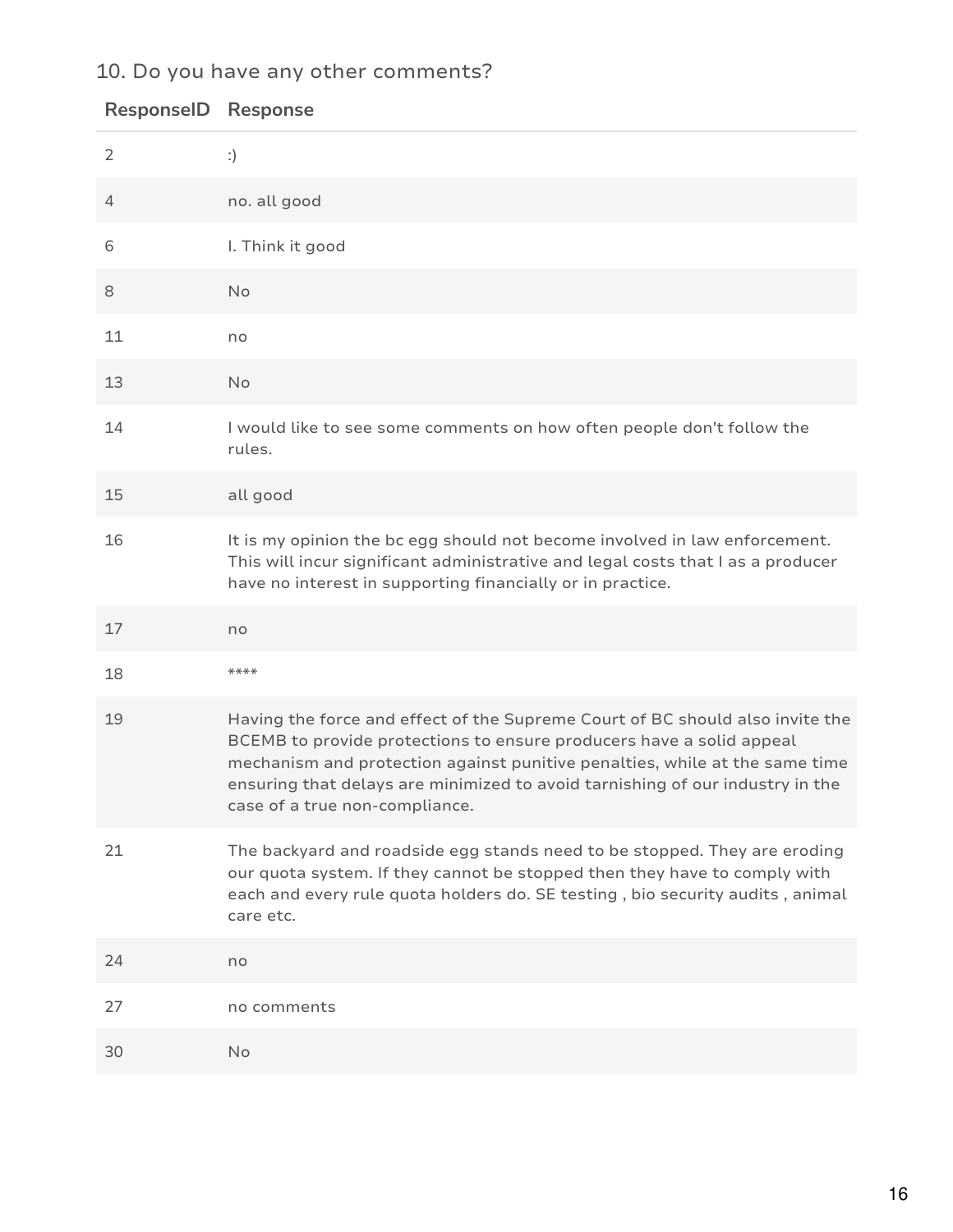33 We should not move forward with this. We need to fix our problem 1st and yes we have a proplem with ungraded egg sales that end up in used cartons and at retail, that seams to be the problem after hearing Katie. We also have LOTS of problems with Farm gate sales and BC Egg not want to enforce the rules. So before we even think about playing the bully card on the permit holder or the 99 bird producers, We have to clean our act up

#### 36 None

- 39 It is almost there , just need producer input right before you fine the guy.
- 40 Offences under AMPS are Absolute Liability, or Strict Liability offences... Essentially, if it happened. you are guilty. Due Diligence is not a defense in fighting an AMP charge. This is wrong. Once the charge is levied and if a producer has to fight this charge... the imbalance of power makes it extremely time consuming, costly, complicated, and very unfair. No farming family should be faced with this type of draconian regulation. The egg board statement "The Honest Egg" with an egg, what you see is exactly what you get. We think our industry should work the same way. Pure. Simple. And always honest. In our families personal experience with AMPS, this system is entirely the opposite. It is dishonest, unfair, against our charter of rights, is not pure, and extremely complex for innocent parties. As well, due to the fact that government is pushing AMPS... there is no way to go after legal fees, or restitution in an appeal. It is wrong that a regulated partie can be charged a signifiant financial penalty... and under appeal the producer has no way to get compensated financially. Its very much an imbalance of power and puts farming families at greater risk financially and also from the mental health perspective.
- 41 no
- 43 I can appreciate that there has been a lot of time and thought given into this program. I am sorry if my comments sound negative, however, I think at the present time we should park this program and assess the merit of introducing it after we have a better sense, understanding and support from other governing bodies (ie, CFIA, health authority, FIRB) to enforce current regulations. If the existing regulations are not being to adhere to, I believe it would be very challenging to enforce a program which is subjective in nature. If the past appeals process is of any indication, enforcing a monetary policy may result in a very time consuming and costly endeavour.

45 It looks fair.

47 1) Good to have AMP max and min fines clearly stated.